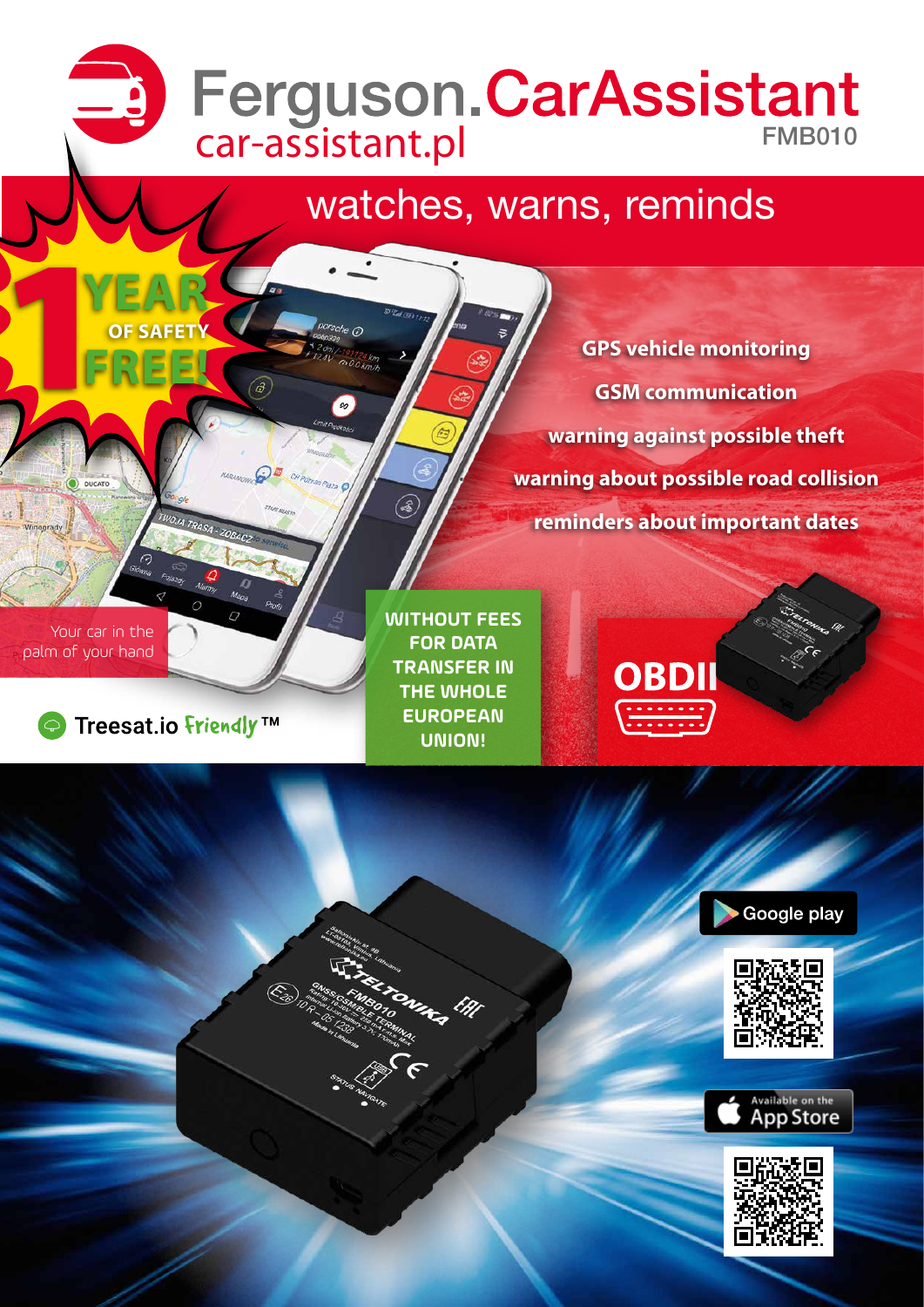

## Functions\*

- Plug and follow
- Small and easy to install device directly to the car OBDII connector
- Internal GSM and GNSS antenna allowing for easier (without external antennas) mounting
- Real-time tracking
- Intelligent data collection based on time, distance, angle, ignition, speed
- Sending the data obtained via GPRS (TCP/IP and UDP/IP protocols)
- Works in roaming networks
- Current speed
- Over speeding alarm
- Theft alarm
- Information on battery voltage
- Information on switching the ignition on/off
- Battery voltage drop alarm
- Power failure alarm sabotage
- Alarm for detection of a possible collision
- A reminder about the review
- Reminder about an insurance policy
- Navigation to the vehicle
- Counter of kilometers traveled
- Route history (last 4 months)
- Private/business travel
- Route mapping
- Online application
- Integrated scenarios:
	- *• Excessive speed* to protect the driver and prevent punishment

*\* Functions dependent on the purchased package - more information on the website http://car-assistant.pl*

## **Description**

## **Ferguson Car Assistant** is an

alarm system consisting of a small electronic device and a free application on the phone. The sensor is mounted in your vehicle and connected to the power supply. It has a permanent remote connection to the server and the application over the cellular network. Thanks to it, the user receives a number of functions, eg a theft alarm with a map or an accident detection system informing about a possible collision. The map and navigation will also help find your vehicle left in the parking lot or in a foreign city.

## **Ferguson Car Assistant** is an

easy-to-use, real-time tracking GPS position monitor with GNSS and GSM connectivity, which is able to collect device coordinates and other useful data for transmission through the GSM network to the server.

This device is perfectly suited for applications where it is required to obtain locations of distant objects: fleet management, car rentals, taxi companies, passenger cars and so on.

**[www.ferguson-digital.eu](http://www.ferguson-digital.eu/)** ● Treesat.io friendly TM